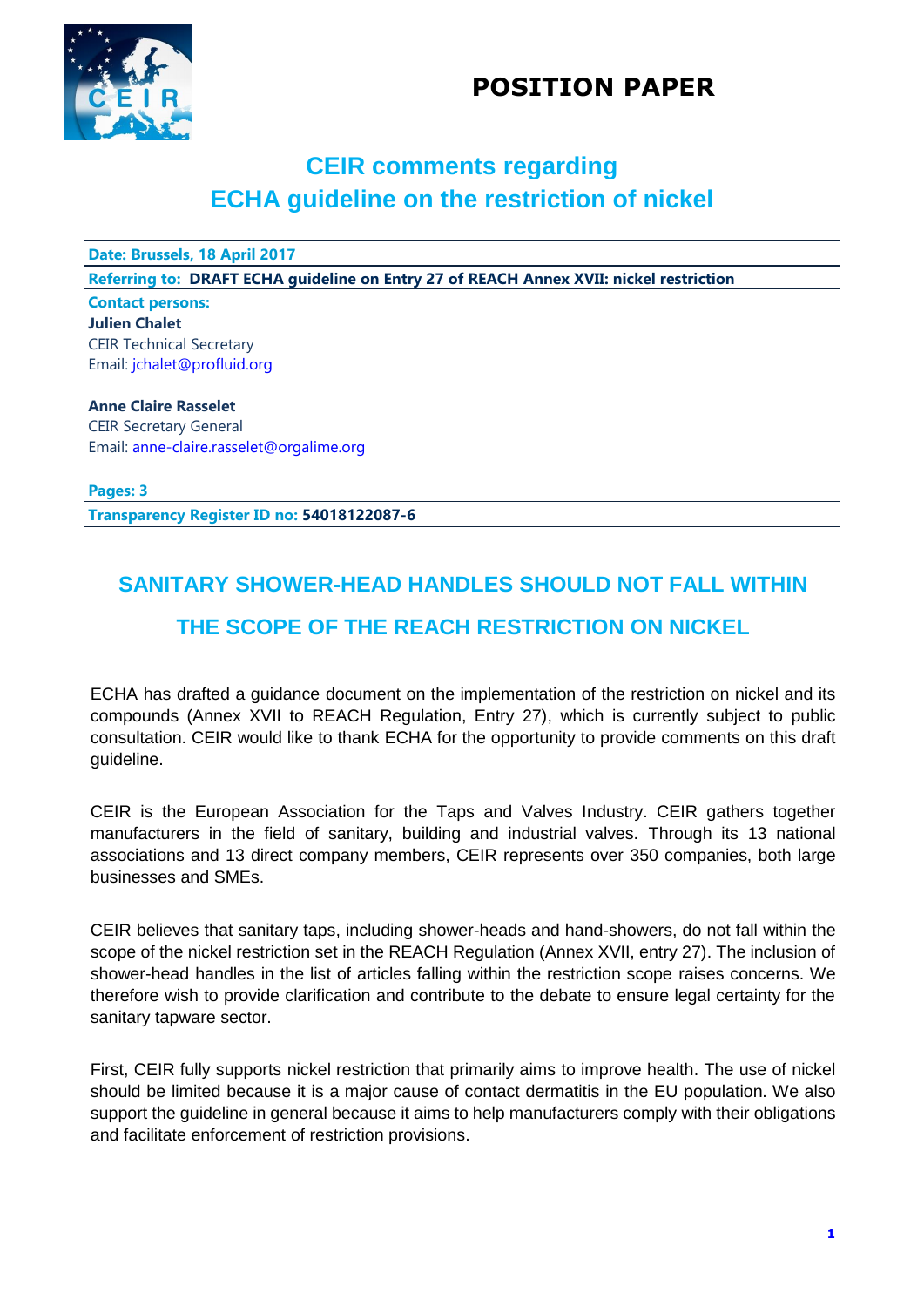However, in our view, the draft ECHA guideline goes far beyond the original scope and objectives of nickel restriction. This wide scope extension is not based on proper justification, scientific evidence and impact assessment. This is contrary to the European Commission commitment to better regulation.

Nickel restriction primarily aims to protect consumers against nickel allergy which may be caused by direct and prolonged contact of the skin with nickel-releasing articles. The restriction provides a non-exhaustive list of articles falling within the scope: jewellery and garment accessories. These types of articles come into direct and prolonged contact with the skin for several consecutive hours.

The draft ECHA guideline provides a list of articles (Annex 1, Table 2), including shower-head handles, going far beyond examples given in the REACH Regulation. This list is not supported by detailed justification, scientific evidence or analysis of usage patterns. The very few cases of nickel allergy reported in Table 3 of the draft guideline cannot be considered as relevant compared to the high number of people exposed to the mentioned equipment. In addition, most of this equipment is not intended to be in contact with the skin for several consecutive hours.

Considering the lack of justification, the draft guideline does not properly support manufacturers in determining whether their products fall under the restriction scope or not and, consequently, in complying with their obligations. On the contrary, it is likely to result in legal uncertainties for manufacturers.

Instead of a supporting tool, the draft guideline is in our view an amendment of the existing nickel restriction. In this case, the REACH Regulation (Article 68) requires consideration of the socioeconomic impact of the restriction, including the availability of alternatives. Such a proposal should be supported by proper justification (Annex XV dossier) and assessed by ECHA Committees. Indeed, extending the scope of the nickel restriction to sanitary taps will result in significant cost for manufacturers. This needs to be justified by substantial benefits for health or the environment.

Moreover, shower-head handles do not fall under the definition of "prolonged contact with the skin" given in the draft ECHA guideline: the use time of shower-heads has been overestimated.

In fact, the draft ECHA guideline provides an interpretation of the term "prolonged contact with the skin" to determine the list of articles within the scope. It is understood as: 10 minutes on 3 or more occasions within 2 weeks or 30 minutes on one or more occasions within 2 weeks.

As far as shower-head handles are concerned, the use patterns of consumers show that their contact with the skin is shorter than the maximum exposure time. According to a taps and showers study carried out by the European Commission's Joint Research Centre<sup>1</sup>, the average usage time of a shower is seven minutes per day.

In addition, the draft ECHA guideline states that the 10 or 30 minutes need to be continuous and not several short discontinuous periods of contact. It should be noted that hand-showers are not held in the hand by the user during the full shower time, but for a maximum of 20% or 30%.

l <sup>1</sup> JRC, *MEErP Preparatory study on Taps and Showers*, 2014.